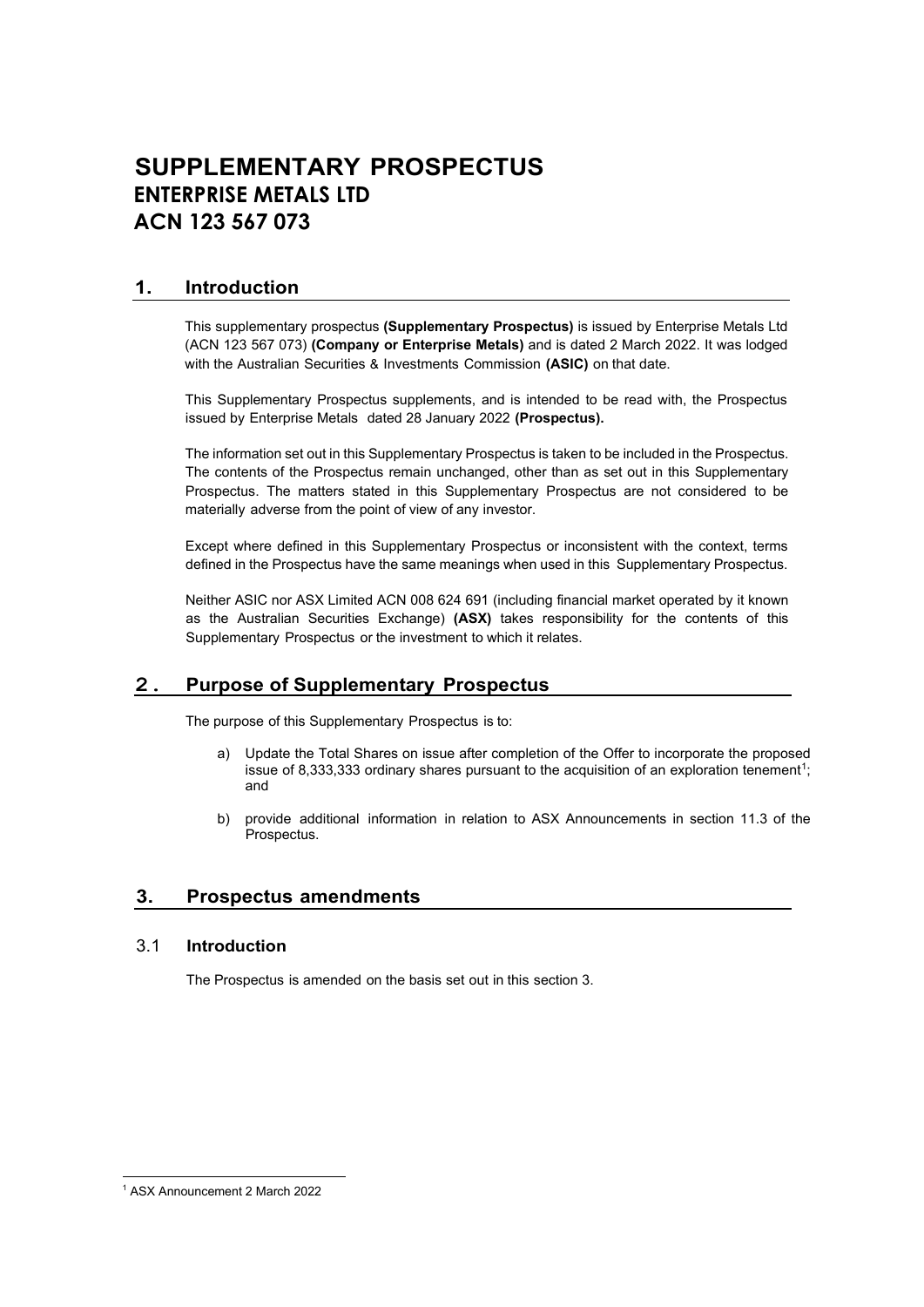3.2 Changes to Section 7.4

Total shares on issue, noted in Section 7.4 will increase as the result of the issue of 8,333,333 ordinary shares,

#### **Effect on capital structure**

The effect of the Offer on the capital structure of the Company, assuming all entitlements are accepted, is set out below.

#### **Shares**

|                                                     | <b>Number</b> |
|-----------------------------------------------------|---------------|
| Shares currently on issue                           | 573,020,145   |
| New shares issued pursuant to an acquisition        | 8,333,333     |
| Shares offered pursuant to the Offer                | 71,627,518    |
| Total Shares on issue after completion of the Offer | 652,980,996   |

#### 3.3 Additional Information to be included in Section 11.3 of the Prospectus

#### **ASX Announcements**

In addition to the announcements noted in Section 11.3, the highlighted new announcements have been made for the period from lodgment of the Company's Annual Report to Shareholders until the issue of this Supplementary Prospectus.

| <b>Date</b>            | Announcement                                                 |
|------------------------|--------------------------------------------------------------|
|                        |                                                              |
| 02 March 2022          | Proposed issue of securities - ENT                           |
| 02 March 2022          | <b>Bullfinch North Gold-Nickel-Lithium Project</b>           |
| 14 February 2022       | Update - Proposed issue of securities - ENT                  |
|                        |                                                              |
| 14 February 2022       | <b>Extension of Entitlements Offer Period</b>                |
|                        |                                                              |
| 14 February 2022       | <b>Elevated Lithium Results in Orientation Soil Sampling</b> |
|                        |                                                              |
| 08 February 2022       | <b>Dispatch of Entitlements Issue Prospectus</b>             |
|                        |                                                              |
| 02 February 2022       | Letter to Eligible Shareholders                              |
| 02 February 2022       | Letter to Ineligible Shareholders                            |
|                        |                                                              |
| <b>31 January 2022</b> | <b>Quarterly Activities/Appendix 5B Cash Flow Report</b>     |
|                        |                                                              |
| 31 January 2022        | <b>Entitlements Issue Prospectus</b>                         |
|                        |                                                              |
| <b>31 January 2022</b> | Proposed issue of securities - ENT                           |
|                        |                                                              |
| 28 January 2022        | <b>Trading Halt</b>                                          |
|                        |                                                              |
| 19 January 2022        | Correction to ASX Announcement                               |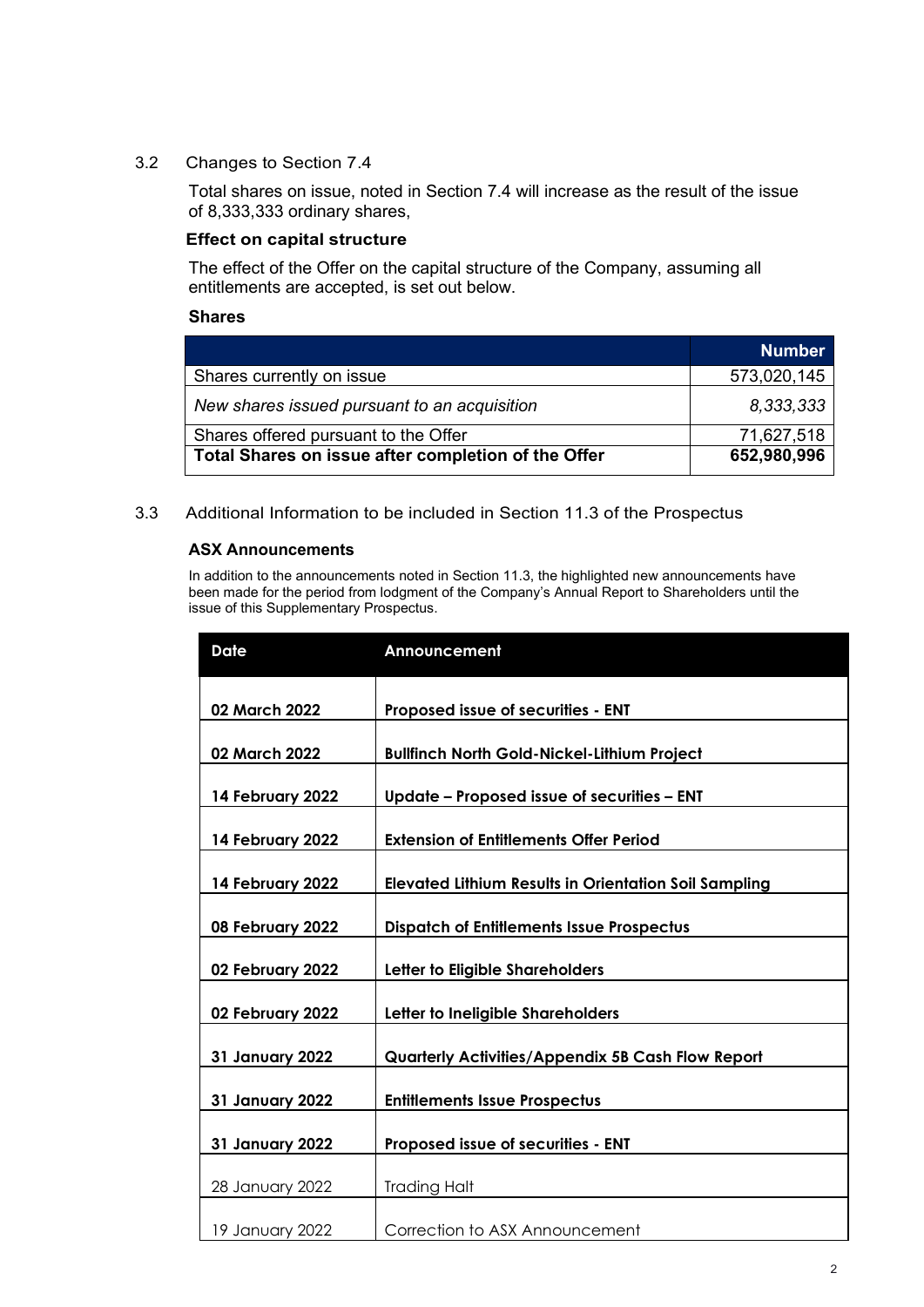| <b>Date</b>       | Announcement                                               |
|-------------------|------------------------------------------------------------|
| 19 January 2022   | Exploration for Lithium Commencing North of Southern Cross |
|                   |                                                            |
| 23 December 2021  | ENT Retains Murchison Project after EVN Withdrawal from JV |
| 20 December 2021  | Change of Registry Address                                 |
| 2 December 2021   | Ennuin Gold Target for RC Drill Testing at Bullfinch North |
| 23 November 2021  | CR1: Initial Fraser Range Diamond Drilling Completed       |
| 29 October 2021   | <b>AGM Presentation</b>                                    |
| 29 October 2021   | Results of Meeting                                         |
| 29 October 2021   | Quarterly Activities/Appendix 5B Cash Flow Report          |
| 18 October 2021   | Response to ASX Price Query                                |
| 5 October 2021    | Additional AGM Resolution                                  |
| 4 October 2021    | Initial Director's Interest Notice                         |
| 4 October 2021    | Notification regarding unquoted securities - ENT           |
| 4 October 2021    | Director Appointment                                       |
| 30 September 2021 | Notice of Annual General Meeting/Proxy Form                |
| 30 September 2021 | 2021 Corporate Governance Statement                        |
| 30 September 2021 | Appendix 4G                                                |
| 30 September 2021 | Annual Report to shareholders                              |